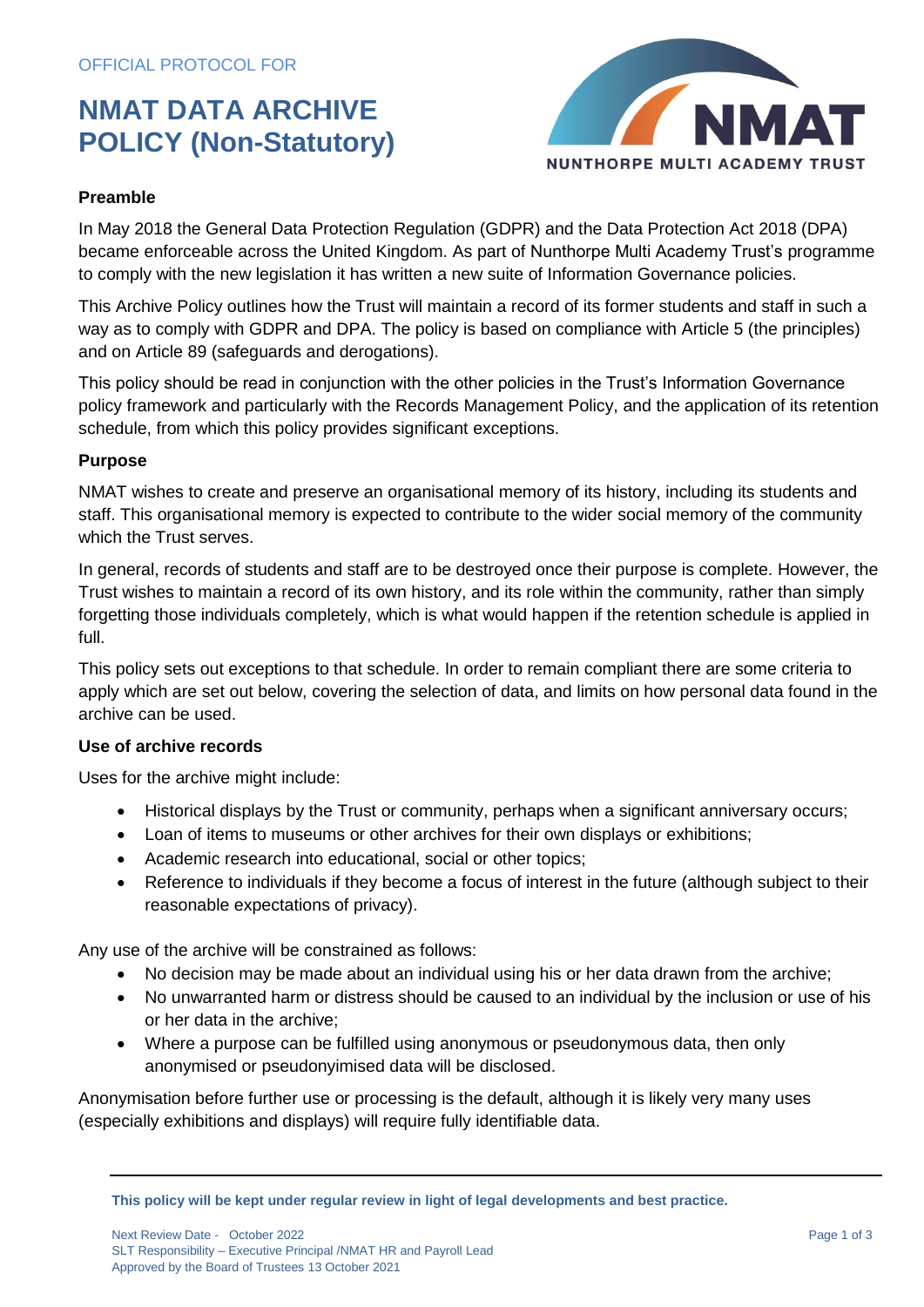# **NMAT DATA ARCHIVE POLICY (Non-Statutory)**



## **Security and control of the archive**

The archive will become another information asset and as such should be added to the information asset register.

The Trust considers that its archive does fulfil a public interest in maintaining its own memory and that of the community. GDPR provides that an archive maintained in the public interest is not incompatible with the original purpose for which the data was collected.

The information asset owner will be Head of School. This person will ensure that the archive is subject to security measures, including:

- authorising disclosure to those wishing to use or access it (or refusing it);
- ensuring it is protected from loss or corruption (including as appropriate a catalogue; a recording out and in system; allowing only copies to be loaned or displayed);
- applying suitable contractual or other controls to ensure the constraints set out above are observed;
- anonymising material before disclosure, unless the intended use requires identifiable data.

The asset owner will also ensure that new data sets are added to the archive at each year end or at other appropriate times. The data fields to be included are set out at Annex A.

### **Data subjects' rights**

In general data subjects have the same rights over their data in the archive as anywhere else. The information asset owner will decide how to respond to requests to exert those rights.

Right be informed: reference to this policy will be included in relevant privacy notices.

Subject access: there is no need to search for or disclose data held only in the archive in response to a subject access request if to do so would require disproportionate effort.

Erasure: as the archive is maintained in the public interest erasure will usually be refused unless a compelling case for it is made. Note that although data subjects may be been children when their data was collected this was not for the purpose of online ("information society") services, nor in reliance on their consent.

#### **References**

GDPR Article 5(1)(e) : non-retention of personally identifiable data

GDPR Article 89 (Safeguards and derogations relating to processing for archiving purposes in the public interest, scientific or historical research purposes or statistical purposes) and recitals 26, 29, 33, 50, 60, 61, 62, 75, 78, 156,

DPA 2018, Section 19 of which provides further safeguards and restrictions. In particular, this means those wishing to use personal data from the archive must:

- be able to demonstrate why they cannot use anonymised data;
- consider whether they could use pseudonymisation to make it more difficult to link the personal data back to specific individuals;

**This policy will be kept under regular review in light of legal developments and best practice.**